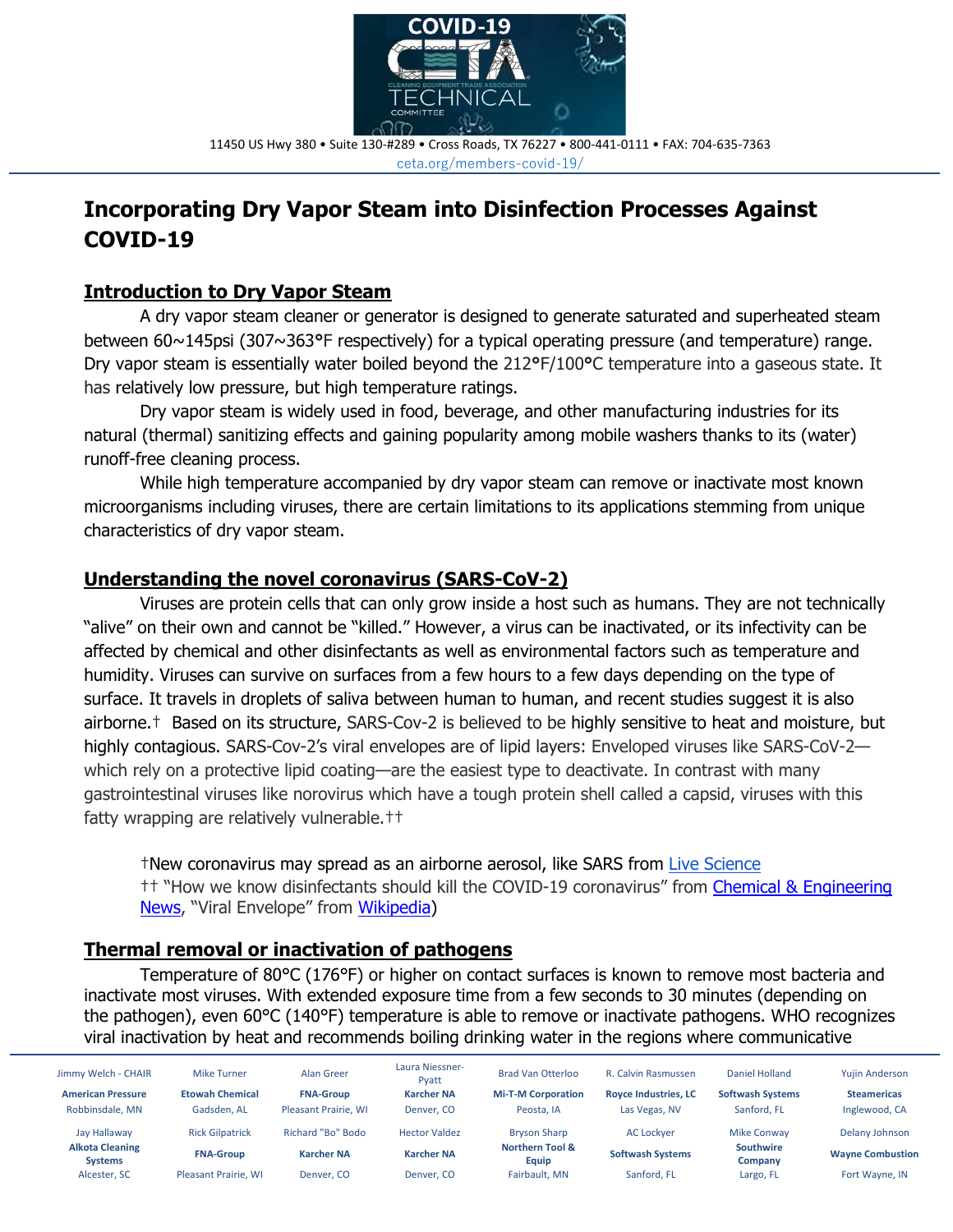#### diseases are common.†

Steamericas' validation reports show that dry vapor steam generated by the Optima Steamer was able to remove listeria, e-coli, salmonella, staphylococcus among other common pathogens.<sup>††</sup>

† [WHO Technical Brief: Boil Water](https://www.who.int/water_sanitation_health/dwq/Boiling_water_01_15.pdf) †† [Lebrun Labs Efficacy Studies](https://www.steamericas.com/lab-certificates/) on the Optima Steamer

## **Understanding differences among Cleaning, Sanitizing, Disinfecting and Sterilizing**

There is often a confusion among these terms, particularly between sanitizing and disinfecting. It is paramount for a sanitation professional to understand the differences and what a particular sanitation protocol is expected or intended to achieve. The COVID-19 pandemic is caused by a virus, and "disinfection" is the main goal.

These are simple definitions of each process:

- Cleaning: removing visual particles from surfaces
- Sanitizing: removing or deactivating pathogens down to an "acceptable" level, often by 1 to 5 log reduction (90- 99.999%).
- Disinfecting: removing or deactivating unwanted microorganisms down to 6 log reduction (90-99.9999%).
- Sterilizing: 100% removal or inactivation of microorganisms



Dry Vapor Steam is proven to clean and sanitize. Dry vapor steam is capable of disinfecting in controlled environments only where a lethal temperature can be guaranteed.



Dry vapor steam penetration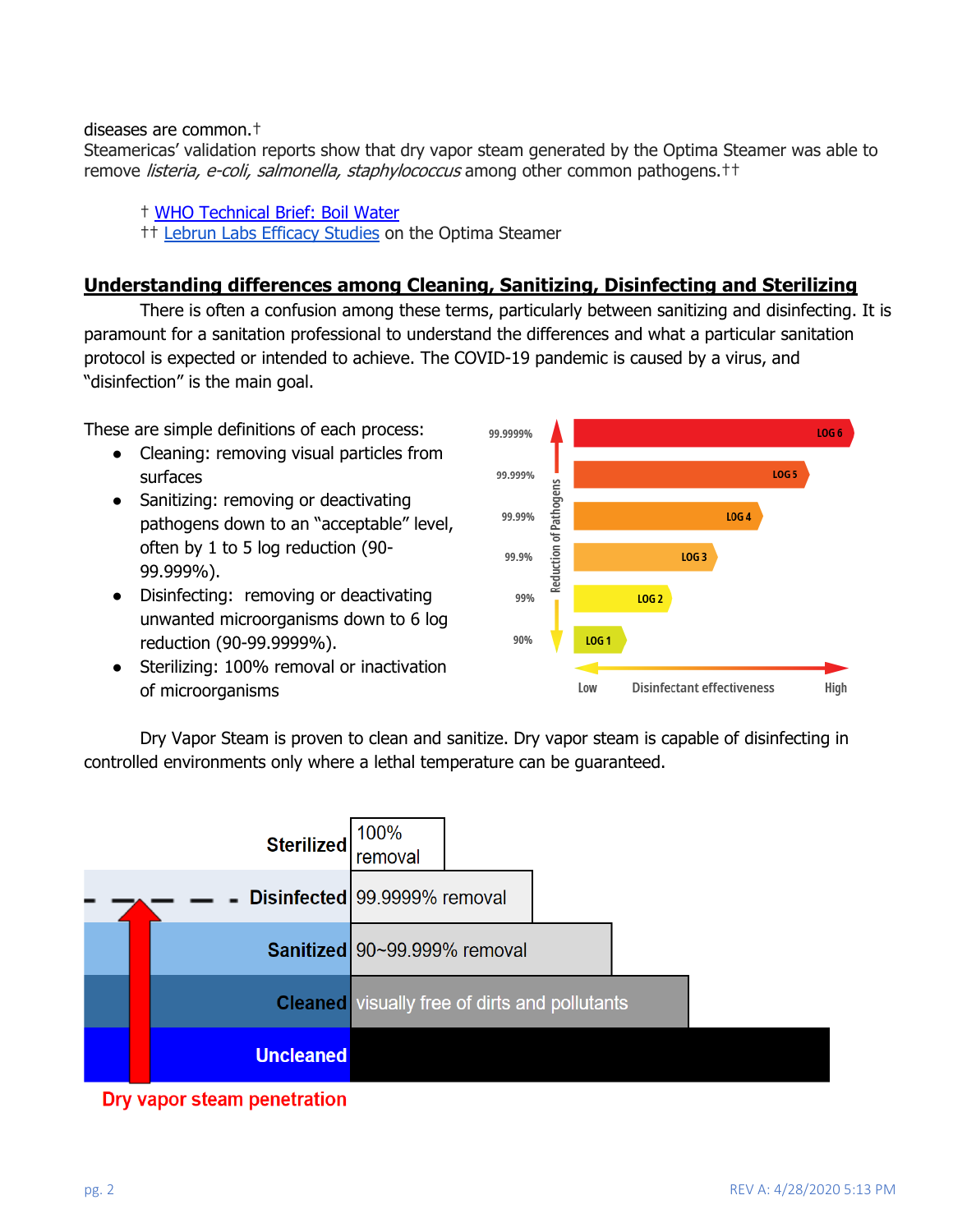#### **Dry vapor steam temperature**

To maintain temperature above saturation (212**°**F/100**°**C), steam must be pressurized or contained. Again, dry vapor steam is in the state of gas, and it acts like air. Steam temperature and pressure cannot travel as far as a hot water jet for example. Its temperature and pressure drop exponentially once it exits from a pressurized vessel. In reality, unless steam is being fed into a contained space or used in controlled environments, it is very difficult to predict the temperature on the contact surface. Below illustration is an example of steam temperature decrease based on the distance between the steam gun nozzle and the contact surface. Respective temperature is based on when using an Optima Steamer XD unit (boiler operating temperature rated at 350**°**F/178**°**C) in 65**°**F/18**°**C ambient temperature.† The consistency of steam volume and temperature affect the residual heat capacity as well. Comparing two steamers with the identical steam temperature rating, a steamer with more volume will transfer higher temperature on contact surfaces due to its higher residual heat capacity.



Sanivap, a European dry vapor steamer manufacturer that focuses on disinfecting application markets, published dry vapor steam's validation reports against viruses including one in the coronavirus family in 2015.†† In this study, a mop attachment was used to contain the steam, increasing the residual heat capacity as much as possible.

Distance to contact surface, ambient temperature, residual heat capacity of steamer equipment must be considered and planned accordingly to achieve successful thermal disinfection.

- † Optima Steamer Steamer [Temperature from Gun Nozzle](https://drive.google.com/file/d/12oAGB8HclJYUFPMPdDnZkSH5ZeGnrZUS/view?usp=sharing) by SJE Corporation
- †† [Efficacy on Viruses on Multi-resistant Microorganisms](http://www.sanivap.fr/wp-content/uploads/VALIDATION-DISINFECTION-EFFICACY-VIRUSES-MULTI-RESISTANT-MICRO-ORGANISMS-STEAM-ONLY-EXTRACT-FONDEREPHAR-dec2015.pdf) by SaniVap

#### **Cases for and against dry vapor steam in disinfecting efforts**

Concerns surrounding using dry vapor steam for disinfecting purposes can be summarized as following:

- Ensuring contact surface temperature (keeping very close distance, which makes a longer process)
- Ensuring contact surface time depending on the pathogen and temperature it takes <1 sec to >30 minutes of exposure time
- There are no known 6 log reduction data on viruses in the coronavirus family currently On the other hand, dry vapor steam has many practical benefits as well.